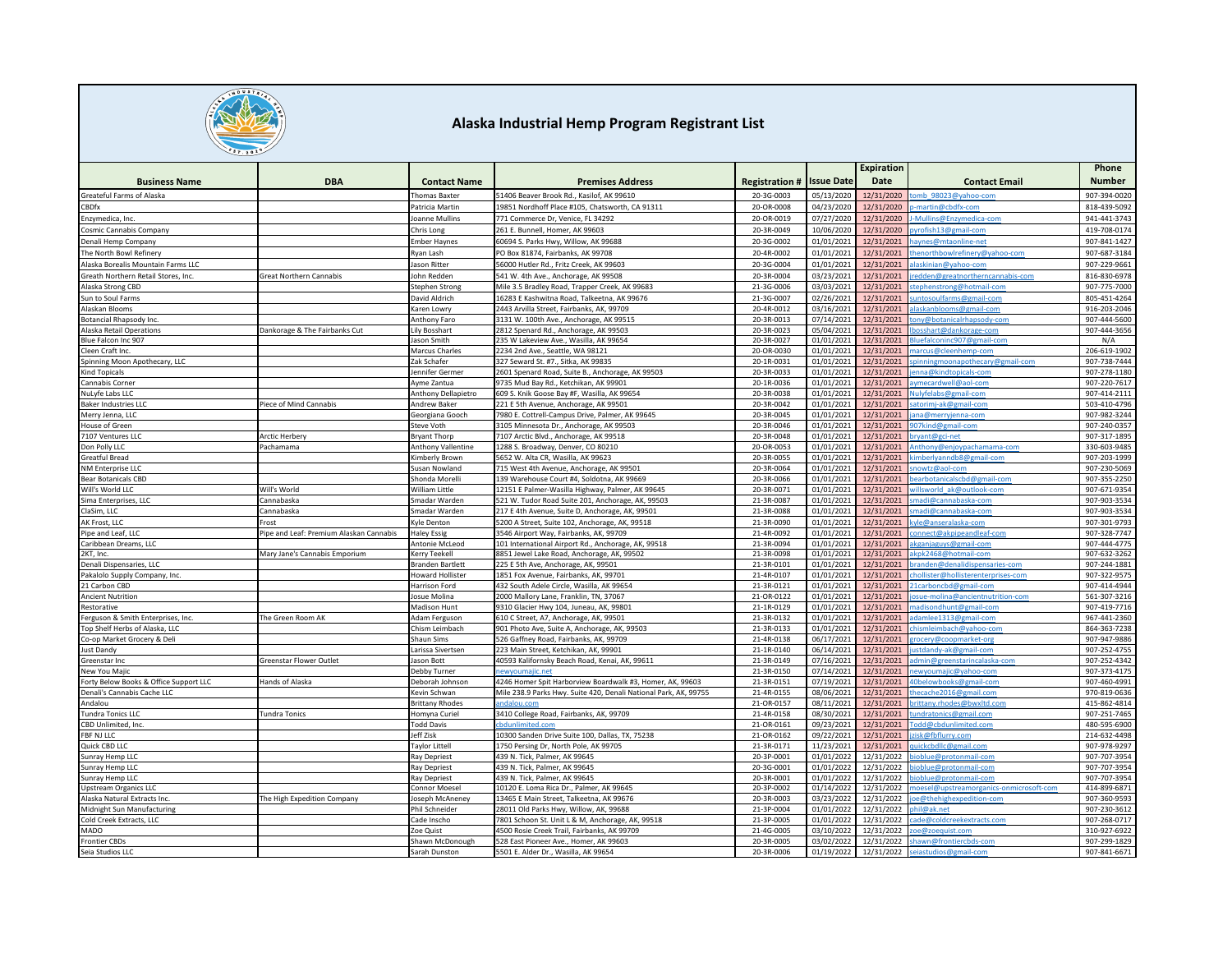

|                                                    |                                |                             |                                                                                    |                          |                          | Expiration               |                                              | Phone                        |
|----------------------------------------------------|--------------------------------|-----------------------------|------------------------------------------------------------------------------------|--------------------------|--------------------------|--------------------------|----------------------------------------------|------------------------------|
| <b>Business Name</b>                               | <b>DBA</b>                     | <b>Contact Name</b>         | <b>Premises Address</b>                                                            | <b>Registration#</b>     | <b>Issue Date</b>        | Date                     | <b>Contact Email</b>                         | <b>Number</b>                |
| SHFT, LLC                                          | Green Growcer                  | Ivon Yun                    | 301 E Dimond Blyd., Suite B. Anchorage, AK, 99515                                  | 22-3P-0006               | 02/03/2022               | 12/31/2022               | lenas62@yahoo.com                            | 907-227-8197                 |
| <b>Country Cannabis</b>                            |                                | Sarah Lorimer               | 2323 S. Truck Road #3, Palmer, AK 99645                                            | 20-3R-0007               | 01/13/2022               | 12/31/2022               | arah@countrycannabisak-com                   | 907-947-8181                 |
| -Quarter Circle                                    |                                | lustin Rousseau             | 29225 S. Bradley Road, Trapper Creek, AK 99683                                     | 21-3G-0008               | 04/06/2022               | 12/31/2022               | notshisonranch@gmail-cor                     | 907-231-9482                 |
| Frontier Hemp Farmers                              |                                | hawn McDonough              | 0992 Ram Rack Road, Anchor Point, AK, 99556                                        | 21-3G-0009               | 03/02/2022               | 12/31/2022               | ontierhempfarmers@gmail-com                  | 907-299-1829                 |
| Airport Way Trade Center LLC                       | <b>BD Superstore</b>           | Richard Barnes              | 3598 Airport Way, Fairbanks, AK 99709                                              | 20-4R-0009               | 01/12/2022               | 12/31/2022               | chbarnes21@gmail-com                         | 907-888-3366                 |
| Sunshine Health Foods                              |                                | Mary Kopf                   | 410 Trainor Gate Road, Faribanks, AK 99701                                         | 20-4R-0010               | 01/27/2022               | 12/31/2022               | ontact@sunshinehealthfoods-com               | 907-590-1580                 |
| Alaska Hempcrete                                   |                                | on McCord                   | East End Road & Jones Drive, Homer, AK, 99603                                      | 21-3G-0010               | 12/01/2021               | 12/31/2022               | on_mccordjr@yahoo.com                        | 907-231-1742                 |
| Martin Wholesale LLC                               | Southside Garden Supply        | ulie Martin                 | 2809 Arctic Blvd., Anchorage, AK 99503                                             | 20-3R-0011               | 01/24/2022               | 12/31/2022               | lie@greenfarmscbd-com                        | 907-351-6665                 |
| Canopy Growth USA, LLC                             |                                | Dana Hutcheson              | 35715 US Hwy, STE D102, Evergreen, CO 80439                                        | 20-OR-0014               | 01/13/2022               | 12/31/2022               | ana-Hutcheson@canopygrowth-com               | 720-435-0761                 |
| <b>Botanical Rhapsody- Palmer</b>                  |                                | Carol Moffitt               | 1150 S. Colony Way #7, Palmer, AK 99645                                            | 20-3R-0015               | 01/19/2022               | 12/31/2022               | otanicalrhapsodypalmer@gmail-com             | 907-232-3637                 |
| Alaska Elixirs Vape LLC                            |                                | Sarah Eaton                 | 454 W. Main Street #C., Wasilla, AK 99654                                          | 20-3R-0016               | 01/12/2022               | 12/31/2022               | laskaelixirs@icloud-con                      | 907-631-1197                 |
| <b>Bluebird Botanicals</b>                         |                                | Kasey Irwin                 | 410 South Arthur Avenue, Lousivile, CO 80027                                       | 20-OR-0017               | 01/01/2022               | 12/31/2022               | -irwin@bluebirdbotanicals-com                | 720-726-5132                 |
| CV Sciences, Inc.                                  |                                | Anissa Medina               | 10070 Barnes Canyon Rd., San Diego, CA 92121                                       | 20-OR-0018               | 01/01/2022               | 12/31/2022               | nissa-Medina@cvsciences-com                  | 949-690-8224                 |
| Green Raven LLC                                    |                                | Amilee Pasco                | 5320 W Parks Hwy., Wasilla, AK 99623                                               | 20-3R-0020               | 01/01/2022               | 12/31/2022               | ileepasco@yahoo-com                          | 907-315-4475                 |
| Down To Earth Garden Supply LLC                    | <b>Orion's Naturals CBD</b>    | Nicholas Kurpjuweit         | 244 S Sylvan Rd. #1A, Wasilla, AK 99654                                            | 20-3R-0021               | 06/02/2022               | 12/31/2022               | wntoearthgardensuppy@hotmail-con             | 907-841-6948                 |
| Myco TeK LLC                                       | Myco Tek                       | Jeff Garcie                 | 3591 S Vine Rd., Wasilla, AK 99623                                                 | 20-3R-0022               | 01/14/2022               | 12/31/2022               | eff@symbiosisco2-org                         | 907-795-5828                 |
| Cook Inlet Cannabis Co.                            | East Rip                       | Ryan Tunseth                | 10767 Kenai Spur Hwy Space D., Kenai, AK 99611                                     | 20-3R-0024               | 02/07/2022               | 12/31/2022               | van@east-rip-com                             | 907-398-1233                 |
| Kusko Kush                                         |                                | Jared Karr                  | 781 3rd Ave., Bethel, AK 99559                                                     | 20-4R-0026               | 01/24/2022               | 12/31/2022               | uskokush@gmail-com                           | 907-545-5604                 |
| GD Sales, LLC                                      | Hempire Co. & Green Degree     | Kerby Comar                 | 390 N. Main St., Wasilla, AK 99654                                                 | 20-3R-0028               | 01/01/2022               | 12/31/2022               | rbv@hempire-co-con                           | 907-884-3153                 |
| Raspberry Roots LLC                                |                                | Andrew Workman              | 501 Raspberry Rd #101, Anchorag, AK 99518                                          | 20-3R-0029               | 01/27/2022               | 12/31/2022               | ndy@raspberryroots-com                       | 480-330-4033                 |
| <b>Global Widget LLC</b>                           |                                | Margaret Richardson         | 8419 Sunstate Street, Tampa, FL 33634                                              | 20-OR-0032               | 04/18/2022               | 12/31/2022               | censing@globalwidget.con                     | 919-600-145                  |
| Shift LLC                                          | <b>Green Growcer</b>           | tichard Morrissette         | 301 W. Dimond Blvd Suite 1A, Anchorage, AK 99515                                   | 20-3R-0034               | 01/19/202                | 12/31/2022               | nor@me-com                                   | 503-928-2801                 |
| louston Grass Station                              |                                | tonald Bass                 | 5231 W Parks Hwy., Houston, AK 99694                                               | 20-3R-0035               | 01/12/202                | 12/31/2022               | oustongrassstation@gmail-com                 | 907-775-0782                 |
| Axion Enterprises, LLC                             | Secret Garden Cannabis         | ames Thorton                | 726 E 15th Ave Suite 1, Anchorage, AK 99501                                        | 20-3R-0040               | 01/13/2022               | 12/31/2022               | ames@secretgardenak-com<br>ara@alaskins-com  | 907-952-7070                 |
| Alaskins LLC                                       |                                | ara Erickson                | 44109 Sterling Highway, Soldotna, AK 99669                                         | 20-3R-0041<br>20-2R-0043 | 01/18/2022<br>02/03/2022 | 12/31/2022               |                                              | 907-987-0435<br>907-304-5054 |
| <b>Gudlief Organization</b><br>L & J Ventures Inc. | <b>Scorpion Grass</b>          | Robin Thomas<br>ames Hacker | 303-C West E. Street, Nome, AK 99762<br>266 S McCallister Drive, Wasilla, AK 99654 | 20-3R-0044               | 01/27/2022               | 12/31/2022<br>12/31/2022 | udyul@gmail-com<br>corpiongrasslic@gmail-com | 907-414-6900                 |
| FSE Inc.                                           | <b>Good Titrations</b>         | Shaun Tacke                 | 506 Mehar Avenue, Fairbanks, AK 99701                                              | 20-4R-0047               | 04/25/2022               | 12/31/2022               |                                              | 907-978-7647                 |
| Wildflower                                         |                                | laniese Stevens             | 158 Alimag Dr., Kodiak, AK 99615                                                   | 20-3R-0050               | 01/24/2022               | 12/31/2022               | haun@goodtitrations-com<br>tevens@ak-net     | 907-654-7489                 |
| Red Raven CBD                                      |                                | uliette Zanfardino          | 3875 Geist Rd Ste E, Fairbanks, AK 99709                                           | 20-4R-0051               | 01/01/2022               | 12/31/2022               | dravencbd@gmail-com                          | 907-385-2573                 |
| Upstream Organics LLC                              |                                | Connor Moesel               | 10120 E. Loma Rica Dr., Palmer, AK 99645                                           | 20-3R-0052               | 01/01/2022               | 12/31/2022               | besel@upstreamorganics-onmicrosoft-com       | 414-899-6871                 |
| Long Enterprises LLC                               | ShaLon CBD                     | Sharon Long                 | 5415 E. 10th Ave., Anchorage, AK 99504                                             | 20-3R-0054               | 01/27/2022               | 12/31/2022               | ssharon99504@yahoo-com                       | 907-227-9166                 |
| Alaska Organica                                    |                                | <b>Julie Matteson</b>       | 800 East Dimond Blvd., Suite 147, Anchorage, AK 99515                              | 20-3R-0056               | 01/01/2022               | 12/31/2022               | notorcyclemama36@hotmail-com                 | 907-947-6626                 |
| The Tree House AK                                  |                                | <b>Iosh Boots</b>           | 341-D Boniface Pkwy, Anchorage, AK 99504                                           | 20-3R-0057               | 01/01/2022               | 12/31/2022               | @thetreehouseak-cor                          | 907-750-2365                 |
| Nome Grown LLC                                     |                                | Gregory Smith               | 505 W. 2nd Avenue, Nome, AK 99762                                                  | 20-2R-0058               | 01/27/2022               | 12/31/2022               | omegrownorganics@gmail-com                   | 907-304-2191                 |
| Alaskabuds LLC                                     |                                | Nick Miller                 | 1005 E. 5th Ave., Anchorage, AK 99501                                              | 20-3R-0059               | 01/14/2022               | 12/31/2022               | alaskabuds@gmail-com                         | 907-244-2125                 |
| Hemp for Healthcare in Alaska                      | Hemp for Healthcare in America | Sara Williams               | 239 E. Kalli Cir #2. Wasilla, AK 99654                                             | 20-3R-0060               | 01/24/2022               | 12/31/2022               | ontact@hempforhealthcare-com                 | 907-887-6130                 |
| AKGLD2 LLC                                         | The Red Light District         | ames Millhouse              | 407 E Northern Lights Blvd., Anchorage, AK 99503                                   | 20-3R-0062               | 01/10/2022               | 12/31/2022               | cgreenlight@vahoo-con                        | 907-351-6699                 |
| Enlighten Alaska LLC                               |                                | ane Stinson                 | 1600 Spenard Road, Anchorage, AK 99503                                             | 20-3R-0063               | 02/02/2022               | 12/31/2022               | ane@enlightenak-com                          | 907-301-2428                 |
| Three Bears Alaska, Inc.                           |                                | Mike Turner                 | 445 N. Pittman Rd. Suite B, Wasilla, AK 99623                                      | 20-3R-0065               | 01/31/2022               | 12/31/2022               | mturner@threebearsalaska-com                 | 907-980-2810                 |
| Laughing Salmon, LLC                               |                                | Kyle Lutz                   | 173 N. Rosie Circle, Wasilla, AK 99654                                             | 20-3R-0067               | 01/14/2022               | 12/31/2022               | cyle-lutz21@gmail-com                        | 907-232-6298                 |
| Denali 420 Recreationals                           |                                | lared Lamb                  | 2876 N. Rex Street, Houston, AK 99694                                              | 20-3R-0069               | 01/01/2022               | 12/31/2022               | 1420r-ak@gmail-com                           | 907-342-2454                 |
| GOOD LLC                                           |                                | Greg Allison                | 356 Old Steese Highway, Fairbanks, AK 99701                                        | 20-4R-0070               | 01/13/2022               | 12/31/2022               | reg@goodalaska-com                           | 480-586-1077                 |
| Alaska Ruff LLO                                    |                                | Kayla Thomas                | 3431 N Tampa Ct., Wasilla, AK 99654                                                | 20-3R-0072               | 01/01/2022               | 12/31/2022               | laskaruff@gmail-com                          | 907-715-555                  |
| AK Slow Burn                                       | <b>Scorpion Grass</b>          | Lou Weaver                  | 1551 E. Tudor Road, Anchorage, AK 99507                                            | 20-3R-0073               | 01/27/2022               | 12/31/2022               | u@akslowburn-com                             | 907-313-9813                 |
| Alaska Joint Ventures, LLC                         | AK Joint                       | Colleen Howard              | 7801 Schoon St., Ste F, Anchorage, AK 99518                                        | 20-3R-0076               | 01/01/2022               | 12/31/2022               | sjointventures@gmail-com                     | 907-223-5574                 |
| Coldsmoke                                          |                                | Michael Welch               | 840 Kalifornsky Beach Rd., Suite B, Soldotna, AK 99669                             | 20-3R-0077               | 01/26/2022               | 12/31/2022               | njwelch79@outlook-com                        | 907-331-9672                 |
| Alaskan Kush Company                               |                                | Casey Wilkins               | 159 S Franklin Street, Juneau, AK 99801                                            | 20-1R-0078               | 01/19/2022               | 12/31/2022               | laskankushcompany@gmail-com                  | 907-957-3877                 |
| The Tufted Puffin                                  |                                | Randy Wells                 | 216 Fourth Ave Unit #2, Seward, AK, 99664                                          | 20-3R-0079               | 03/15/2022               | 12/31/2022               | andy@thetuftedpuffin-cor                     | 907-947-3349                 |
| AKO Farms LLC                                      | Ako Farms Direct               | Elizabeth Martin            | 1210 Bearslee Way, Sitka, AK 99835                                                 | 20-1R-0080               | 01/14/2022               | 12/31/2022               | kofarmsllc@gmail-com                         | 907-738-3484                 |
| Hollyweed 907                                      |                                | Tina Yi                     | 2429 E. 88th Ave, Anchorage, AK, 99507                                             | 20-3R-0081               | 02/15/2022               | 12/31/2022               | esar@hollyweed907-com                        | 907-929-3331                 |
| King Street Management Inc.                        | King Street Cannabis Co.       | Nicholas Gelinas            | 8430 Laviento Drive, Anchorage, AK, 99515                                          | 20-3R-0082               | 01/05/2022               | 12/31/2022               | icholas gelinas 420@gmail-com                | 907-529-6038                 |
| T.M.T LLC                                          | Pakalolo Oceanside             | Michael Ward                | 735 W. 4th Ave, Anchorage, AK, 99501                                               | 20-3R-0083               | 02/25/2022               | 12/31/2022               | ikeward907@gmail-con                         | 907-350-5276                 |
| Eden Management Group, LLC                         | Uncles Herb's                  | loyd Stiassny               | 360 Boniface Pkwy, A5, Anchorage, AK, 99603                                        | 21-3R-0084               | 01/27/2022               | 12/31/2022               | ovd@edenalaska-com                           | 907-230-6436                 |
| Barrow's Retail, LLC                               | <b>Buds Below Zero</b>         | Kalla Peacock               | 4326 Nathaniel Olemaun Jr. Blvd, Utqiagvik, AK, 99723                              | 21-2R-0085               | 02/03/2022               | 12/31/2022               | laskagrownproducts@gmail-com                 | 907-350-789                  |
| Pet Zoo Alaska LLC                                 |                                | lim Wallis                  | 901 E. Dimond Blvd. Suite D, Anchorage, AK, 99515                                  | 21-OR-0086               | 01/12/202                | 12/31/2022               | n@netzoo-us                                  | 907-748-520                  |
| L&A Cannabis, LLC                                  | Green Zone                     | hong Lee                    | 543 Bison Street, Kotzebue, AK, 99762                                              | 21-2R-0089               | 01/27/2022               | 12/31/2022               | ndahotpot@gmail-com                          | 907-947-7418                 |
| Alaska Leaf, LLC                                   | Alaska Leaf, LLC               | oren Dreyer                 | 1211 W. 36th Ave, Anchorage, AK, 99503                                             | 21-3R-0091               | 01/27/2022               | 12/31/2022               | orendreyer@gmail-com                         | 541-556-0768                 |
| Sugar & Spice Express                              |                                | une Cagungur                | 711 hillside new drive, Chignik Lake, AK, 99548                                    | 21-3R-0093               | 02/07/2022               | 12/31/2022               | leutionexpediting@gmail-com                  | 907-884-2368                 |
| Aurora Services LLC                                | Doggy Decadents                | Louis George                | 11836A lugene Ln., Eagle River, AK, 99577                                          | 21-3R-0095               | 01/01/2022               | 12/31/2022               | uie@akdogtreats-con                          | 907-830-8771                 |
| Alyeska Resort Operations Limited Partnership      | Alveska Resort                 | Melissa LaRose              | 000 Arlberg Ave, Girdwood, AK 9958.                                                | 21-3R-0096               | 02/07/202                | 12/31/2022               | nlarose@alyeskaresort-com                    | 907-382-7024                 |
| Great White Bear, LLC                              | Alaskan Cannabis Outfitters    | an Bear                     | 41945 Sterling Hwy, Homer, AK, 99603                                               | 21-3R-0097               | 01/01/2022               | 12/31/2022               | aco-mp168@gmail-com                          | 907-435-4266                 |
| The Look, Inc.                                     | AK Smoke & Vape                | <b>Jill Williams</b>        | 570 E Benson Blvd. Ste. 20, Anchorage, AK, 99503                                   | 21-3R-0099               | 02/15/2022               | 12/31/2022               | thelook@alaskan-com                          | 907-351-0997                 |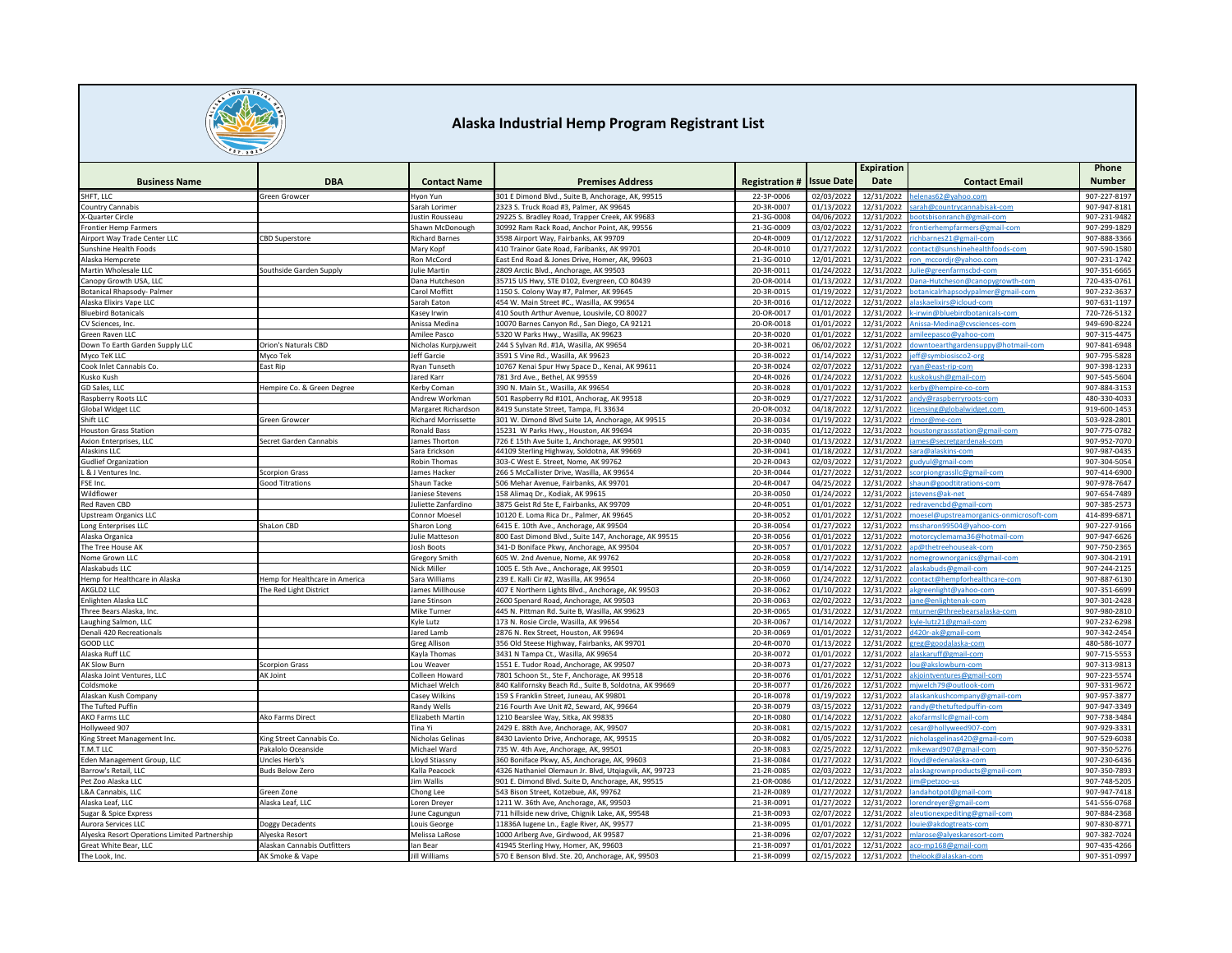

|                                                        |                                      |                                                                                                                                                                                                 |                                                                                    |                          |                          | Expiration               |                                          | Phone                        |
|--------------------------------------------------------|--------------------------------------|-------------------------------------------------------------------------------------------------------------------------------------------------------------------------------------------------|------------------------------------------------------------------------------------|--------------------------|--------------------------|--------------------------|------------------------------------------|------------------------------|
| <b>Business Name</b>                                   | <b>DBA</b>                           | <b>Contact Name</b>                                                                                                                                                                             | <b>Premises Address</b>                                                            | <b>Registration #</b>    | <b>Issue Date</b>        | Date                     | <b>Contact Email</b>                     | <b>Number</b>                |
| High Bush Buds, Inc.                                   |                                      | Patricia Patterson                                                                                                                                                                              | 36312 Irons Ave Suite #2, Soldotna, AK, 99669                                      | 21-3R-0102               | 01/13/2022               | 12/31/2022               | wbrowning424@aol-com                     | 907-398-0202                 |
| Northern Lights Indoor Gardens LLC                     |                                      | orraine Daly                                                                                                                                                                                    | 1321 Sawmill Creek Rd. Suite O & P. Sitka, AK. 99835                               | 21-1R-0104               | 01/24/2022               | 12/31/2022               | alvs@gci-net                             | 907-738-0189                 |
| Soak Shop, LLC                                         |                                      | Heather Wheeler                                                                                                                                                                                 | 750 E. Fireweed Lane Ste. 201A, Anchorage, AK, 99503                               | 21-3R-0105               | 01/01/2022               | 12/31/2022               | am@soakshop-com                          | 907-317-1822                 |
| Advance Chiropractic Clinic                            |                                      | Robin Robbins                                                                                                                                                                                   | 510 West Tudor Rd. #111, Anchorage, AK, 99503                                      | 21-3R-0106               | 01/01/2022               | 12/31/2022               | 0674-2132@compuserve-com                 | 907-947-7107                 |
| Lucky Raven Inc.<br>Alaska Borealis Mountain Farms LLC | Lucky Raven Tobacco                  | Patricia Patterson<br>lason Ritter                                                                                                                                                              | 36312 Irons Ave STE 1, Soldotna, AK, 99669<br>3125 East End Road, Homer, AK, 99603 | 21-3R-0108<br>21-3R-0109 | 01/13/2022<br>03/02/2022 | 12/31/2022<br>12/31/2022 | nfo@luckyraven-com<br>askinian@vahoo-com | 907-398-0202<br>907-229-9661 |
| Jimer Mede Inc.                                        | Ulmer's Drug & Hardware              | Patrick Mede                                                                                                                                                                                    | 3858 Lake Street STE 5, Homer, AK 99603                                            | 21-3R-0110               | 01/13/2022               | 12/31/2022               | ede@ulmersalaska-con                     | 907-382-1851                 |
| Sana Vos Corporation                                   |                                      | leather Christensen                                                                                                                                                                             | anavos.com                                                                         | 21-3R-0111               | 01/13/2022               | 12/31/2022               | ontact@sanavos-com                       | 907-232-3727                 |
| <b>Extract Labs</b>                                    |                                      | Nicholas Peters                                                                                                                                                                                 | 3620 Walnut St., Boulder, CO 80310                                                 | 21-OR-0112               | 01/10/2022               | 12/31/2022               | uality@extractlabs-com                   | 818-471-789                  |
| Alaska Sweet Vapes, LLC                                |                                      | Anthony Delarm                                                                                                                                                                                  | 224 N Yenlo Street, Suite 5, Wasilla, AK, 99654                                    | 21-3R-0114               | 01/27/202                | 12/31/2022               | rticman1969@yahoo-com                    | 907-232-841                  |
| Bad Gramm3r                                            |                                      | eresa Zell                                                                                                                                                                                      | 150 North Helen Lane, Wasilla, AK, 99654                                           | 21-3R-0115               | 02/07/2022               | 12/31/2022               | ri@badgramm3r-com                        | 907-232-7624                 |
| Green Glass                                            |                                      | Anna Michelle Cleaver                                                                                                                                                                           | 1321 Sawmill Creek Road Suite #K, Sitka, AK, 99835                                 | 21-1R-0116               | 01/01/2022               | 12/31/2022               | reenglassak@gmail-com                    | 907-738-6423                 |
| <b>AM Delight</b>                                      |                                      | Angela Yinh                                                                                                                                                                                     | 3902 Spenard Road, Anchorage, AK 99517                                             | 21-3R-0117               | 04/20/2022               | 12/31/2022               | mdelightak@gmail-com                     | 907-229-1730                 |
| instein Enterprises Inc.                               | Einstein Labs                        | ustin Roland                                                                                                                                                                                    | 2939 Porcupine Drive, Suite B, Anchorage, AK 99501                                 | 21-3R-0118               | 02/03/2022               | 12/31/2022               | stein@einsteinlabsak-con                 | 907-350-5242                 |
| Redwood Wellness, LLC                                  |                                      | Christina Phelps                                                                                                                                                                                | 322 Culver Blvd. #323, Los Angeles, CA 90293                                       | 21-OR-0119               | 01/01/2022               | 12/31/2022               | nristina-phelps@thecronosgroup-com       | 310-321-8189                 |
| <b>High Mark Cannabis</b>                              |                                      | Ionathan Guest                                                                                                                                                                                  | 3807 W Machen Road, Wasilla, AK 99623                                              | 21-3R-0120               | 01/18/2022               | 12/31/2022               | richsmgmt@gmail-com                      | 907-715-1831                 |
| AP Mini Store                                          |                                      | Dawson Slaughter                                                                                                                                                                                | 33695 Sterling Hwy, Anchor Point, AK, 99886                                        | 21-3R-0123               | 01/01/2022               | 12/31/2022               | laughterdawson1@gmail-com                | 907-299-4775                 |
| Hatcher's Enterprises, LLC                             | <b>Hatchers Grass</b>                | lames Sullivan                                                                                                                                                                                  | 9300 N Palmer Fishhook Rd, Palmer, AK, 99645                                       | 21-3R-0124               | 02/01/2022               | 12/31/2022               | mes@hatchersgrass-net                    | 907-715-4583                 |
| Birch Alaska, LLC                                      | Birch                                | Gregory Allison                                                                                                                                                                                 | 301 Snowy Owl Lane, Fairbanks, AK, 99709                                           | 21-4R-0125               | 02/09/2022               | 12/31/2022               | reg@goodalaska-com                       | 480-586-1077                 |
| Primo Farms North, LLC                                 | Primo                                | Dan Ferguson                                                                                                                                                                                    | 12870 Old Seward Highway, Space 105, Anchorage, AK, 99515                          | 21-3R-0126               | 01/24/2022               | 12/31/2022               | dan@primoak-com                          | 907-529-2062                 |
| Beach Tribe Alaska, LLC                                |                                      | Mike Jipping                                                                                                                                                                                    | 13911 Jarvi Dr, Anchorage AK 99515                                                 | 21-3R-0127               | 01/19/2022               | 12/31/2022               | ikeiipping@gmail-con                     | 907-301-0996                 |
| A Nickel in Time, Inc.                                 | Norman's                             | <elly fitzgerald-bennett<="" td=""><td>414 W. Marine Way, Kodiak, AK, 99615</td><td>21-3R-0130</td><td>02/07/2022</td><td>12/31/2022</td><td>mansfg@alaska-net</td><td>907-539-9966</td></elly> | 414 W. Marine Way, Kodiak, AK, 99615                                               | 21-3R-0130               | 02/07/2022               | 12/31/2022               | mansfg@alaska-net                        | 907-539-9966                 |
| SNJ Gifts                                              |                                      | lacob Diikstra                                                                                                                                                                                  | 16 4th Ave, Seward, AK, 99664                                                      | 21-3R-0131               | 01/27/2022               | 12/31/2022               | igifts13@gmail-com                       | 907-491-0685                 |
| Magical Gardens LLC                                    |                                      | Deniece Isaacs                                                                                                                                                                                  | 12656 Kenai Spur Hwy, Kenai, AK, 99611                                             | 21-3R-0134               | 04/27/2022               | 12/31/2022               | nagicalgardens@alaska-net                | 907-398-3267                 |
| Majestic Gardens LLC                                   |                                      | Deniece Isaacs                                                                                                                                                                                  | 12656 Kenai Spur Hwy, Kenai, AK, 99611                                             | 21-3R-0135               | 04/27/2022               | 12/31/2022               | agicalgardens@alaska-net                 | 907-398-3267                 |
| CC Enterprises Inc.                                    | <b>Cultivated Confections</b>        | lames Protzman                                                                                                                                                                                  | 7731 Schoon Street, Unit A, Anchorage, AK, 99518                                   | 21-3R-0136               | 01/27/2022               | 12/31/2022               | ofak@gmail-con                           | 907-632-8917                 |
| One Stop LLc                                           | <b>Releaf</b>                        | ori Brandt                                                                                                                                                                                      | 910 W. International Airport Road #A, Anchorage, AK, 99518                         | 21-3R-0139               | 01/01/2022               | 12/31/2022               | eafak@gci-net                            | 907-617-8284                 |
| All About Herbs                                        |                                      | Dawn Nelson                                                                                                                                                                                     | 4621 E Palmer-Wasill Hwy #104, Wasilla, AK 99654                                   | 21-3R-0141               | 01/12/2022               | 12/31/2022               | awn@allabputherbs.com                    | 907-376-8327                 |
| Birch Moon Bodywork                                    |                                      | Hilary Wilson                                                                                                                                                                                   | 6407 Brayton Dr. Suite 203D, Anchorage, AK 99507                                   | 21-3R-0142               | 01/24/2022               | 12/31/2022               | irchmoonbodywork@gmail-com               | 907-602-9681                 |
| Iixinol Wellness LLC                                   | Elixinol                             | <b>Brian Shelton</b>                                                                                                                                                                            |                                                                                    | 21-OR-0143               | 01/01/2022               | 12/31/2022               | rian.shelton@elixinol.com                | 321-917-3680                 |
| Relaxation                                             |                                      | Matthew Buness                                                                                                                                                                                  | 055 Jordan Ave. Suite 2D, Juneau, AK 99801                                         | 21-1R-0144               | 01/19/2022               | 12/31/2022               | 94celicagt@gmail-com                     | 907-723-9814                 |
| Herban Extracts, LLC                                   |                                      | isa Coates                                                                                                                                                                                      | 14927 Kenai Spur Hwy, Kenai, AK, 99611                                             | 21-3R-0145               | 01/13/2022               | 12/31/2022               | isa@ljoutfitters-com                     | 907-252-4755                 |
| <b>Kreative Konfections LLC</b>                        |                                      | lenny Koeni                                                                                                                                                                                     | 2301 S. Knik-Goose Bay Rd #5, Wasilla, AK 99654                                    | 21-3R-0147               | 01/01/2022               | 12/31/2022               | creativekonfectionsak@gmail-com          | 907-529-5047                 |
| The Green Spot LLC                                     |                                      | lolyn Jillson                                                                                                                                                                                   | 2893 S Big Lake Road, Big Lake, AK, 99652                                          | 21-3R-0148               | 01/12/2022               | 12/31/2022               | jo77@mtaonline-net                       | 907-355-4410                 |
| MPowered Living, LLC                                   | Your CBD Store                       | Monique Daigle                                                                                                                                                                                  | 29 College Road, Suite 8A, Fairbanks, AK, 99701                                    | 21-4R-0152               | 02/17/2022               | 12/31/2022               | nonique@mpoweredliving-net               | 907-978-0443                 |
| Alaska Gummies                                         |                                      | Levi Miller                                                                                                                                                                                     |                                                                                    | 21-3R-0153               | 01/05/2022               | 12/31/2022               | evimiller25@icloud-com                   | 541-378-1199                 |
| <b>K&amp;L Beverage Company LLC</b>                    |                                      | Thomas Cole                                                                                                                                                                                     |                                                                                    | 21-OR-0156               | 01/13/2022               | 12/31/2022               | com.cole@rndc-usa.com                    | 214-683-1191                 |
| Top Hat Conentrates, LLC                               |                                      | ohn Nemeth                                                                                                                                                                                      | 2315 Industrial Blvd, Suite B, Juneau, AK, 99801                                   | 21-1R-0159               | 01/27/2022               | 12/31/2022               | fo@thcalaska.com                         | 907-302-3535                 |
| Aksala & Co Distibutors, LLC                           |                                      | Iohn Nemeth                                                                                                                                                                                     | 318 Highland Drive, Juneau, AK, 99801                                              | 21-1R-0160               | 01/27/2022               | 12/31/2022               | ksaladistributors@gmail.com              | 907-290-3433                 |
| Nature's Releaf LLC                                    |                                      | Barbara Paschall                                                                                                                                                                                | 503 Seventh Avenue, Fairbanks, AK, 99701                                           | 21-4R-0164               | 01/24/2022               | 12/31/2022               | aschallb@hotmail.com                     | 907-460-2128                 |
| Truss CBD USA LLC                                      |                                      | Daniel de Roziere                                                                                                                                                                               | trusscbdusa.com                                                                    | 21-OR-0165               | 01/01/2022               | 12/31/2022               | laniel.deroziere@molsoncoors.com         | 312-496-2599                 |
| Green Gruff USA Inc.                                   |                                      | Glenn Barrett                                                                                                                                                                                   | greengruff.com                                                                     | 21-OR-0166               | 01/25/2022               | 12/31/2022               | enn@greengruff.com                       | 437-995-2559                 |
| Northwest Natural Goods, LLC                           | Wyld CBD                             | Gabe Parton Lee                                                                                                                                                                                 | wyldchd.com                                                                        | 21-OR-0167               | 02/07/2022               | 12/31/2022               | abe@nwconfections.com                    | 971-221-9077                 |
| Catalyst Cannabis Company, LLC                         |                                      | William Schneider                                                                                                                                                                               | 9900 Old Seward Hwy, Anchorage, AK, 99515                                          | 21-3R-0169               | 01/24/2022               | 12/31/2022               | ill@catalystcannabisco.com               | 907-205-1181                 |
| Catalyst Retail, LLC                                   |                                      | William Schneider                                                                                                                                                                               | 317 Muldoon Road, Anchorage, AK, 99504                                             | 21-3R-0170               | 05/12/2022               | 12/31/2022               | ill@catalystcannabisco.com               | 907-205-1181                 |
| Solution C                                             |                                      | eke Hilsinger                                                                                                                                                                                   | 8060 N. Lazy Eight CT. #2-441, Wasilla, AK 99654                                   | 21-3R-0172               | 12/03/2021               | 12/31/2022               | ilsinger@gmail.com                       | 907-414-4014                 |
| Kill Cliff LLC                                         |                                      | Andy Schutt                                                                                                                                                                                     | 199 Armour Drive NE, STE D, Atlanta, GA, 30324                                     | 21-OR-0173               | 12/13/2021               | 12/31/2022               | schutt@killcliff.com                     | 855-552-5433                 |
| <b>R+R Medicinals</b>                                  |                                      | David Baugh                                                                                                                                                                                     | meds com                                                                           | 21-OR-0174               | 12/17/2021               | 12/31/2022               | ave@rrmeds.com                           | 303-536-1940                 |
| Mad Tasty, LLC                                         |                                      | <b>Tracy Park</b>                                                                                                                                                                               | nadtasty.con                                                                       | 21-OR-0175               | 01/01/2022               | 12/31/2022               | acv@madtasty.com                         | 323-944-1200                 |
| Frontier Healing Arts & Sciences, LLC                  |                                      | Kerry Romig                                                                                                                                                                                     | 233 4th Ave, Seward, AK, 99664                                                     | 21-3R-0176               | 12/18/2021               | 12/31/2022               | ntierhealingarts@live.com                | 907-362-7802                 |
| S Salon and Studio                                     |                                      | Scott Allison                                                                                                                                                                                   | 901 Cushman Street, Fairbanks, AK, 99701                                           | 22-4R-0177               | 01/11/2022               | 12/31/2022               | alonfbks@gmail.com                       | 907-687-1048                 |
| iquid Gummies                                          |                                      | Kim McDonnell                                                                                                                                                                                   |                                                                                    | 22-OR-0178               | 01/13/2022               | 12/31/2022               | m@gwmdistro.com                          | 845-787-4325                 |
| Back Alley Vapes                                       |                                      | aden Spurgeon                                                                                                                                                                                   | 51698 Kenai Spur Hwy, Suite D, Kenai, AK, 99611                                    | 22-3R-0179               | 01/14/2022               | 12/31/2022               | ackalleyvapesak@gmail.con                | 907-420-4070                 |
| Badger Buds, LLC                                       |                                      | Michelle Westlake                                                                                                                                                                               | 2008 Levado Ave, North Pole, AK, 99705                                             | 22-4R-0180               | 01/20/2022               | 12/31/2022               | adgerbudsllc@gmail.com                   | 907-385-0323                 |
| <b>Snowy Summit LLC</b>                                |                                      | <b>Tari Eagan</b>                                                                                                                                                                               | nowysummitcbd.com                                                                  | 22-OR-0181               | 01/01/2022               | 12/31/2022               | nowysummitcbd@gmail.com                  | 541-588-2006                 |
| Altitude Chiropractic                                  |                                      | Dana Manelick                                                                                                                                                                                   | 5921 E Garth Circle STE B, Palmer, AK, 99645                                       | 22-3R-0182               | 02/02/2022               | 12/31/2022               | ltitudechiropractic@hushmail.com         | 907-745-5444                 |
| Smoking Joes and Vapes LLC                             |                                      | Dawson Slaughter                                                                                                                                                                                | 1330 Huffman Road, Suite B, Anchorage, AK, 99515                                   | 22-3R-0183               | 02/02/2022               | 12/31/2022               | laughterdawson1@gmail.com                | 907-299-4775                 |
| The Connoisseur Lounge                                 |                                      | Mathew Chambers                                                                                                                                                                                 | 226 W Evergreen Avenue, Palmer, AK, 99645                                          | 22-3R-0184               | 02/03/2022               | 12/31/2022               | loungegm@gmail.com                       | 907-746-4200                 |
| Pine Street Cannabis Company                           |                                      | Chad Ebenezer                                                                                                                                                                                   | 36130 Pine Street, Soldotna, AK, 99669                                             | 22-3R-0185               | 02/03/2022               | 12/31/2022               | nfo@pinestreetcannabis.com               | 907-260-3330                 |
| ligher by Bad Gramm3r                                  |                                      | Teresa Zel                                                                                                                                                                                      | 1204 North Hyer Spur, Palmer, AK, 99645                                            | 22-3R-0186               | 02/07/2022               | 12/31/2022               | eri@badgramm3r.com                       | 907-232-7624                 |
| YNY Investment, LLC                                    | <b>Higher Altitude Manufacturing</b> | 'ina Yi                                                                                                                                                                                         | 2429 E. 88th Ave, Anchorage, AK, 99507                                             | 22-3R-0187               | 02/15/2022               | 12/31/2022               | nayi1003@gmail.com                       | 907-929-3331                 |
| Zentopia                                               |                                      | Cassia Zeller                                                                                                                                                                                   | entopia.com                                                                        | 22-OR-0188               | 02/23/2022               | 12/31/2022               | cassiaz@zentopia.com                     | 503-869-7259                 |
| Alaska Shoppe                                          |                                      | Kimberly White                                                                                                                                                                                  | 408 Broadway, Unit D, Skagway, AK, 99840                                           | 22-1R-0189               | 02/23/2022               | 12/31/2022               | milingmoosegifts@gmail.com               | 507-884-9103                 |